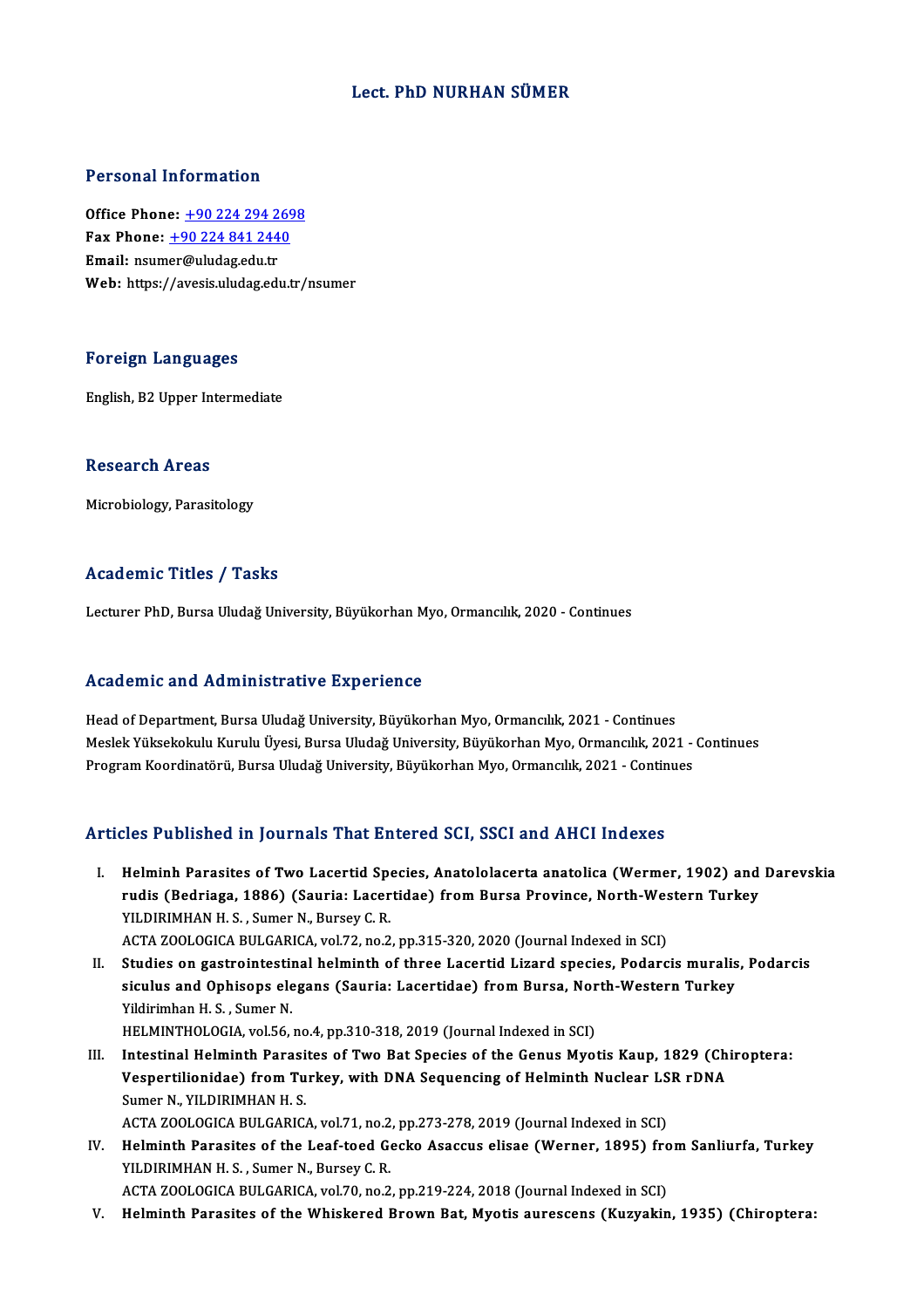Vespertilionidae) from Turkey<br>Sumer N, VII DIPIMHAN H, S **Vespertilionidae) from Tu<br>Sumer N., YILDIRIMHAN H. S.<br>ACTA ZOOLOGICA BULGABIG.** Vespertilionidae) from Turkey<br>Sumer N., YILDIRIMHAN H. S.<br>ACTA ZOOLOGICA BULGARICA, vol.70, no.1, pp.113-116, 2018 (Journal Indexed in SCI)<br>DNA sequencing of Digenee nuclear larDNA of the urbiglianed brown bat. Myq Sumer N., YILDIRIMHAN H. S.<br>ACTA ZOOLOGICA BULGARICA, vol.70, no.1, pp.113-116, 2018 (Journal Indexed in SCI)<br>VI. DNA sequencing of Digenea nuclear IsrDNA of the whiskered brown bat, Myotis aurescens<br>(Veepertilionides: Chi ACTA ZOOLOGICA BULGARICA, vol.70, no.1, pp.113<br>DNA sequencing of Digenea nuclear IsrDNA (<br>(Vespertilionidae: Chiroptera), from Turkey<br>Sumer N, VII DIPIMHAN H S **DNA sequencing of Digene<br>(Vespertilionidae: Chiropt<br>Sumer N., YILDIRIMHAN H. S.<br>TURKISH JOURNAL OF 700LC** (Vespertilionidae: Chiroptera), from Turkey<br>Sumer N., YILDIRIMHAN H. S.<br>TURKISH JOURNAL OF ZOOLOGY, vol.41, no.1, pp.64-66, 2017 (Journal Indexed in SCI)<br>Helminth Perseites of the Agile Freg. Pena delmatine Eitzinger, 1939 Sumer N., YILDIRIMHAN H. S.<br>TURKISH JOURNAL OF ZOOLOGY, vol.41, no.1, pp.64-66, 2017 (Journal Indexed in SCI)<br>VII. Helminth Parasites of the Agile Frog, Rana dalmatina Fitzinger, 1839 (Anura: Ranidae), Collected<br>from Two L TURKISH JOURNAL OF ZOOLOGY, v<br>Helminth Parasites of the Agile<br>from Two Localities in Turkey<br>VILDIBIMHAN H.S. Sumer N. Bur YILDIRIMHAN H. S., Sumer N., Bursey C. R. ACTA ZOOLOGICA BULGARICA, vol.68, no.3, pp.425-432, 2016 (Journal Indexed in SCI) YILDIRIMHAN H. S. , Sumer N., Bursey C. R.<br>ACTA ZOOLOGICA BULGARICA, vol.68, no.3, pp.425-432, 2016 (Journal Indexed in SCI)<br>VIII. Helminth fauna of Lebanon Lizard, Phoenicolacerta laevis (Gray, 1838), (Squamata: Lacer ACTA ZOOLOGICA BULGA<br>Helminth fauna of Leba<br>from Southern Turkey<br>Birlik S. Vildirimbon H. S Helminth fauna of Lebanon Lizard, Phoenicolacerta laevis (Gray, 1838), (Squam<br>from Southern Turkey<br>Birlik S., Yildirimhan H. S. , Sumer N., Kumlutas Y., Ilgaz C., Durmus S. H. , Guclu O., Candan K.<br>HELMINTHOLOCIA, Yol 53, from Southern Turkey<br>Birlik S., Yildirimhan H. S. , Sumer N., Kumlutas Y., Ilgaz C., Durmus S. H. , Guc.<br>HELMINTHOLOGIA, vol.53, no.3, pp.262-269, 2016 (Journal Indexed in SCI)<br>The helminth foung of Anathue cannodesise (We Birlik S., Yildirimhan H. S., Sumer N., Kumlutas Y., Ilgaz C., Durmus S. H., Guclu O., Candan K.<br>HELMINTHOLOGIA, vol.53, no.3, pp.262-269, 2016 (Journal Indexed in SCI)<br>IX. The helminth fauna of Apathya cappadocica (Werner HELMINTHOLOGIA, vol.53, no.3, pp.262-269, 2016 (Journal Indexed in SCI)<br>The helminth fauna of Apathya cappadocica (Werner, 1902) (Anatolia<br>Lacertidae) from Turkey<br>Birlik S., Yildirimhan H. S. , Sumer N., Ilgaz C., Kumlutas The helminth fauna of Apathya cappadocica (Werner, 1902) (Anatolia<br>Lacertidae) from Turkey<br>Birlik S., Yildirimhan H. S. , Sumer N., Ilgaz C., Kumlutas Y., Guclu O., Durmus S. H.<br>HELMINTHOLOCIA vol.52, no.4, np.310,315,3015 HELMINTHOLOGIA, vol.52, no.4, pp.310-315, 2015 (Journal Indexed in SCI) Birlik S., Yildirimhan H. S. , Sumer N., Ilgaz C., Kumlutas Y., Guclu O., Durmus S. H.<br>HELMINTHOLOGIA, vol.52, no.4, pp.310-315, 2015 (Journal Indexed in SCI)<br>X. Helminth fauna of Neurergus strauchii (Steindacher, 1888) (s HELMIN<br>Helmint<br>Turkey<br><sup>KOVIN</sup> ! Helminth fauna of Neurergus strauchii (Steinda)<br>Turkey<br>KOYUN M., Incedogan S., Sumer N., YILDIRIMHAN H. S.<br>TURKISH JOURNAL OF 7001.0CV vol 37, no 1, nn 139.2 Turkey<br>KOYUN M., Incedogan S., Sumer N., YILDIRIMHAN H. S.<br>TURKISH JOURNAL OF ZOOLOGY, vol.37, no.1, pp.128-131, 2013 (Journal Indexed in SCI)<br>Helminth parasites of the lamen vollow tree frog. Hyla sevignyi (Hylidee), fron KOYUN M., Incedogan S., Sumer N., YILDIRIMHAN H. S.<br>TURKISH JOURNAL OF ZOOLOGY, vol.37, no.1, pp.128-131, 2013 (Journal Indexed in SCI)<br>XI. Helminth parasites of the lemon-yellow tree frog, Hyla savignyi (Hylidae), from Tu TURKISH JOURNAL OF ZOOLOGY, vol.37, no.1, pp.128-13<br>Helminth parasites of the lemon-yellow tree frog,<br>YILDIRIMHAN H. S. , Sumer N., Incedogan S., Bursey C. R.<br>TURKISH JOURNAL OF 7001 0CY vol.36, no.2, nn.171, 19 Helminth parasites of the lemon-yellow tree frog, Hyla savignyi (Hylidae), fron<br>YILDIRIMHAN H. S., Sumer N., Incedogan S., Bursey C. R.<br>TURKISH JOURNAL OF ZOOLOGY, vol.36, no.2, pp.171-184, 2012 (Journal Indexed in SCI)<br>Na XII. Nematode Parasites of Lyciasalamandra antalyana and Lyciasalamandra luschani (Caudata:<br>Salamandridae) from Turkey TURKISH JOURNAL OF ZOOLOGY,<br>Nematode Parasites of Lycias<br>Salamandridae) from Turkey<br>VU DIPIMHAN H S - TING M B YILDIRIMHAN H. S., TUNÇM.R., Sumer N., Incedogan S., Bursey C.R.

COMPARATIVE PARASITOLOGY, vol.78, no.2, pp.375-377, 2011 (Journal Indexed in SCI)

## Articles Published in Other Journals

rticles Published in Other Journals<br>I. Morphological and molecular taxonomy of helminths of the slow worm, Anguis fragilis (Linnaeus)<br>(Sayamata: Anguidae) from Turkey Morphological and molecular taxone<br>(Squamata: Anguidae) from Turkey<br>SÜMER N. RIRI IK S. VII DIRIMHAN H. S. Morphological and molecular taxon<br>(Squamata: Anguidae) from Turkey<br>SÜMER N., BİRLİK S., YILDIRIMHAN H. S.<br>Biharean Biologist vol 12 no 1 nn 26.29 (Squamata: Anguidae) from Turkey<br>SÜMER N., BİRLİK S., YILDIRIMHAN H. S.<br>Biharean Biologist, vol.13, no.1, pp.36-38, 2019 (Refereed Journals of Other Institutions) SÜMER N., BİRLİK S., YILDIRIMHAN H. S.<br>Biharean Biologist, vol.13, no.1, pp.36-38, 2019 (Refereed Journals of Other Institutions)<br>II. The helminth parasites of the Mediterranean spur-thighed tortoise, Testudo graeca (L

Biharean Biologi<br><mark>The helminth p<br>Bursa, Turkey</mark><br>YU DIPIMHAN H The helminth parasites of the Medit<br>Bursa, Turkey<br>YILDIRIMHAN H. S., Güven A., SÜMER N.<br>Bibarean Biologist vol 12 no 1 nn 10 12

Bursa, Turkey<br>YILDIRIMHAN H. S. , Güven A., SÜMER N.<br>Biharean Biologist, vol.12, no.1, pp.10-12, 2018 (Refereed Journals of Other Institutions)

YILDIRIMHAN H. S. , Güven A., SÜMER N.<br>Biharean Biologist, vol.12, no.1, pp.10-12, 2018 (Refereed Journals of Other Institutions)<br>III. Helminth fauna of Eurasian marsh frog, Pelophylax ridibundus (Pallas, 1771) (Anura: Biharean Biologist, vol.12, no.1, pp.10<br>Helminth fauna of Eurasian mars<br>Bingöl, Eastern Anatolia, Turkey<br>KOVUN M. BiBLİK S. Sümer N. VU DI Helminth fauna of Eurasian marsh frog, Pelo<br>Bingöl, Eastern Anatolia, Turkey<br>KOYUN M., BİRLİK S., sümer N., YILDIRIMHAN H. S.<br>Bibarean Biologist vol 9, no 2, nn 129, 122, 2015 (E Bingöl, Eastern Anatolia, Turkey<br>KOYUN M., BİRLİK S., sümer N., YILDIRIMHAN H. S.<br>Biharean Biologist, vol.9, no.2, pp.128-132, 2015 (Refereed Journals of Other Institutions)

KOYUN M., BİRLİK S., sümer N., YILDIRIMHAN H. S.<br>Biharean Biologist, vol.9, no.2, pp.128-132, 2015 (Refereed Journals of Other Institutions)<br>IV. Helminth fauna of Hemidactylus turcicus (Linnaeus,1758) (Turkish gecko) colle Biharean Biologist, vol.9, no.2, pp.128-132, 2015 (Refereed Journals of Other Institutions)<br>Helminth fauna of Hemidactylus turcicus (Linnaeus,1758) (Turkish gecko) collected from Hatay<br>Hatay'dan Toplanan Hemidactylus turci Helmint<mark>h</mark><br>Hatay'da<br>Faunasi.<br>YU DIPIM Hatay'dan Toplanan Hemidactylus turcicus (Linnaeus, 1758) (Geniş Parmakli Keler)'in Helmint<br>Faunasi.<br>YILDIRIMHAN H. S. , SÜMER N., Yilmaz N.

Türkiye parazitolojii dergisi / Türkiye Parazitoloji Derneği = Acta parasitologica Turcica / Turkish Society for